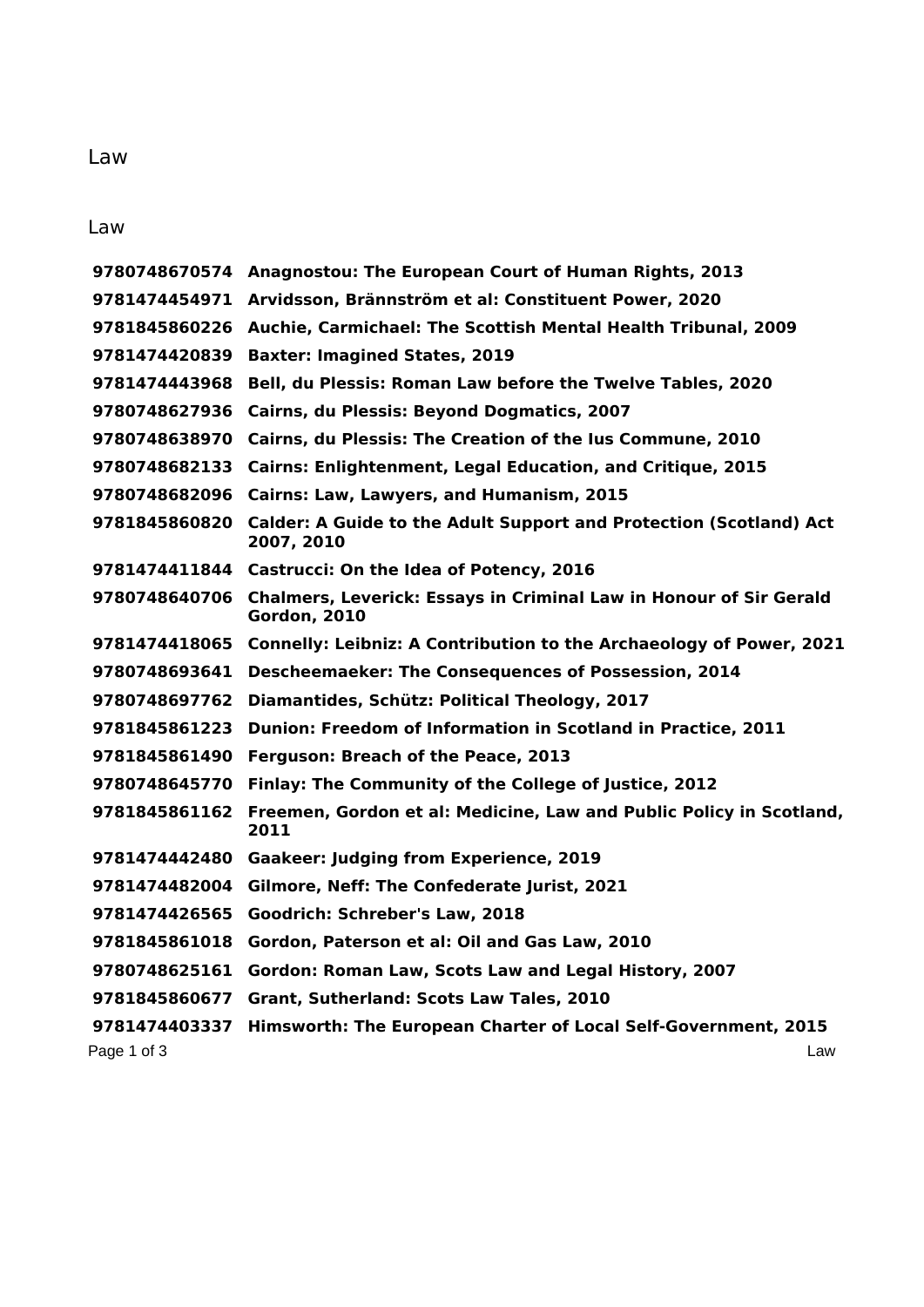| 9780748637546 | Jean Clark Foundation for Legal Edu, Rodger: The Courts, the Church<br>and the Constitution, 2008            |
|---------------|--------------------------------------------------------------------------------------------------------------|
| 9781474442046 | López Lerma: Sensing Justice through Contemporary Spanish<br><b>Cinema, 2020</b>                             |
| 9780748624256 | MacQueen, Zimmermann: European Contract Law, 2006                                                            |
| 9781845860523 | Malcolm, O'Donnell: A Guide to Mediating in Scotland, 2009                                                   |
| 9781474411929 | Martire: A Foucauldian Interpretation of Modern Law, 2017                                                    |
| 9781474455930 | <b>McCarthy: Outlaws and Spies, 2020</b>                                                                     |
| 9781845860127 | <b>McDiarmid: Childhood and Crime, 2007</b>                                                                  |
| 9780748697908 | McGee: Latour and the Passage of Law, 2015                                                                   |
| 9781845861438 | <b>Munn: Investing for Generations, 2013</b>                                                                 |
| 9781474444170 | Norrie: A History of Scottish Child Protection Law, 2020                                                     |
| 9781845861193 | Norrie: Professor Norrie's Commentaries on Family Law, 2011                                                  |
| 9780748638864 | Palmer, Reid: Mixed Jurisdictions Compared, 2009                                                             |
| 9781474424004 | Peters: A Theological Jurisprudence of Speculative Cinema, 2021                                              |
| 9781474422598 | Phillips: Buying your Self on the Internet, 2019                                                             |
| 9780748676736 | Rahmatian: Lord Kames, 2015                                                                                  |
| 9780748623358 | Reid, Carey Miller: A Mixed Legal System in Transition, 2005                                                 |
| 9780748632909 | Reid, de Waal: Exploring the Law of Succession, 2007                                                         |
| 9781845861117 | Robson: Housing Law in Scotland, 2011                                                                        |
| 9781474451000 | Rossi: Authorities in Early Modern Law Courts, 2021                                                          |
| 9781474447850 | Ruiz Abou-Nigm, Blanca Noodt Taquela: Diversity and Integration in<br><b>Private International Law, 2019</b> |
| 9781845860455 | Sharp, Ross: The Vulnerable Witnesses Scotland Act 2004, 2008                                                |
| 9780748640195 | Sutherland, Goodall: Law Making and the Scottish Parliament, 2011                                            |
| 9781474420891 | <b>Tranter: Living in Technical Legality, 2018</b>                                                           |
|               | 9780748697748 Valsan: Trusts and Patrimonies, 2015                                                           |
| 9781474450140 | Ward: The Play of Law in Modern British Theatre, 2021                                                        |
| 9781845860271 | Whitty, Zimmermann: Rights of Personality in Scots Law, 2009                                                 |
| 9781845861070 | Yu: Commercial Arbitration, 2011                                                                             |
| 9781474442008 | Zartaloudis: The Birth of Nomos, 2019                                                                        |
| 9781474408851 | du Plessis, Cairns: Reassessing Legal Humanism and its Claims, 2016                                          |
| 9781474408820 | du Plessis: Cicero's Law, 2016                                                                               |

Page 2 of 3 Law